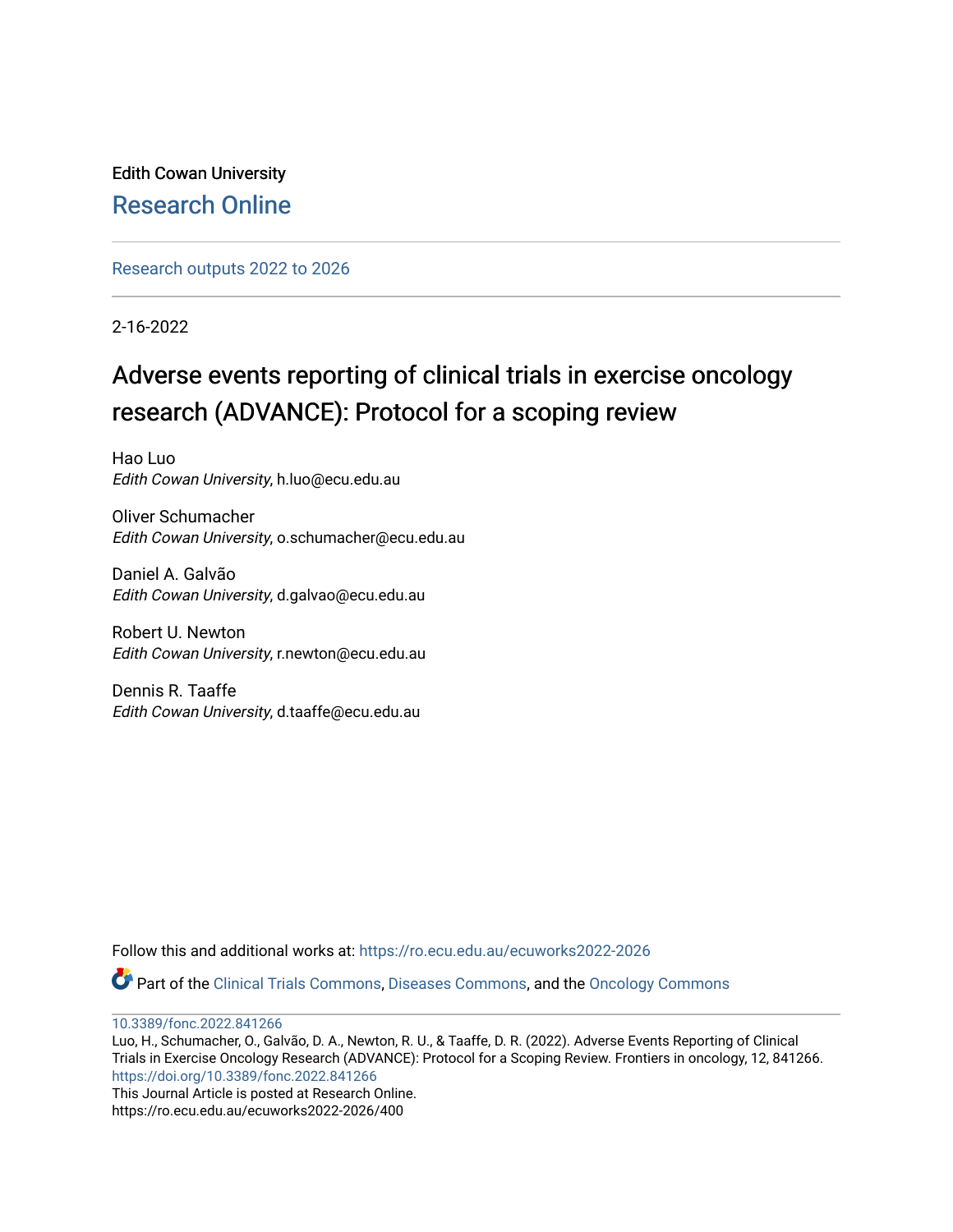



# [Adverse Events Reporting of](https://www.frontiersin.org/articles/10.3389/fonc.2022.841266/full) [Clinical Trials in Exercise Oncology](https://www.frontiersin.org/articles/10.3389/fonc.2022.841266/full) [Research \(ADVANCE\): Protocol for](https://www.frontiersin.org/articles/10.3389/fonc.2022.841266/full) [a Scoping Review](https://www.frontiersin.org/articles/10.3389/fonc.2022.841266/full)

Hao Luo<sup>1,2\*</sup>, Oliver Schumacher<sup>1,2</sup>, Daniel A. Galvão<sup>1,2</sup>, Robert U. Newton<sup>1,2</sup> and Dennis R. Taaffe<sup> $1,2$ </sup>

<sup>1</sup> Exercise Medicine Research Institute, Edith Cowan University, Joondalup, WA, Australia, <sup>2</sup> School of Medical and Health Sciences, Edith Cowan University, Joondalup, WA, Australia

**Introduction:** Adequate, transparent, and consistent reporting of adverse events (AEs) in exercise oncology trials is critical to assess the safety of exercise interventions for people following a cancer diagnosis. However, there is little understanding of how AEs are reported in exercise oncology trials. Thus, we propose to conduct a scoping review to summarise and evaluate current practice of reporting of AEs in published exercise oncology trials with further exploration of factors associated with inadequate reporting of AEs. The study findings will serve to inform the need for future research on standardisation of the definition, collection, and reporting of AEs for exercise oncology research.

**Materials and Methods:** The ADVANCE (ADverse eVents reporting of clinicAl trials iN exerCise oncology rEsearch) study will be conducted and reported following the PRISMA extension for scoping reviews guideline. Any type of clinical trial involving an exercise intervention in people living with and beyond cancer with a full-text report in English will be included. Six electronic databases (Embase, PubMed, Google Scholar, Web of Science Core Collection, SPORTDiscus, and CINAHL Plus) will be searched for studies. Two independent review authors will assess eligibility of identified studies, chart data using preestablished extraction forms, and evaluate adequacy of reporting of AEs-related data against a 20-item scoring checklist derived from the CONSORT (Consolidated Standards of Reporting Trials) harms extension. We will summarise results using descriptive and inferential analysis methods.

**Ethics and Dissemination:** No ethics approval will be required to conduct the ADVANCE study owing to inclusion of only published data. The study results will be disseminated via publications in peer-reviewed journals and presentations at national and internationa conferences.

Systematic Review Registration: Open Science Framework:<https://osf.io/NXEJD/> (doi:10.17605/OSF.IO/NXEJD).

Keywords: adverse events, completeness of reporting, exercise, harms, knowledge synthesis, oncology

#### **OPEN ACCESS**

Edited by:

Nicola Fusco, University of Milan, Italy

#### Reviewed by:

Marco Invernizzi, University of Eastern Piedmont, Italy Alessandro de Sire, University of Magna Graecia, Italy

> \*Correspondence: Hao Luo [hluo1@our.ecu.edu.au](mailto:hluo1@our.ecu.edu.au)

#### Specialty section:

This article was submitted to Cancer Epidemiology and Prevention, a section of the journal Frontiers in Oncology

> Received: 22 December 2021 Accepted: 18 January 2022 Published: 16 February 2022

#### Citation:

Luo H, Schumacher O, Galvão DA, Newton RU and Taaffe DR (2022) Adverse Events Reporting of Clinical Trials in Exercise Oncology Research (ADVANCE): Protocol for a Scoping Review. Front. Oncol. 12:841266. [doi: 10.3389/fonc.2022.841266](https://doi.org/10.3389/fonc.2022.841266)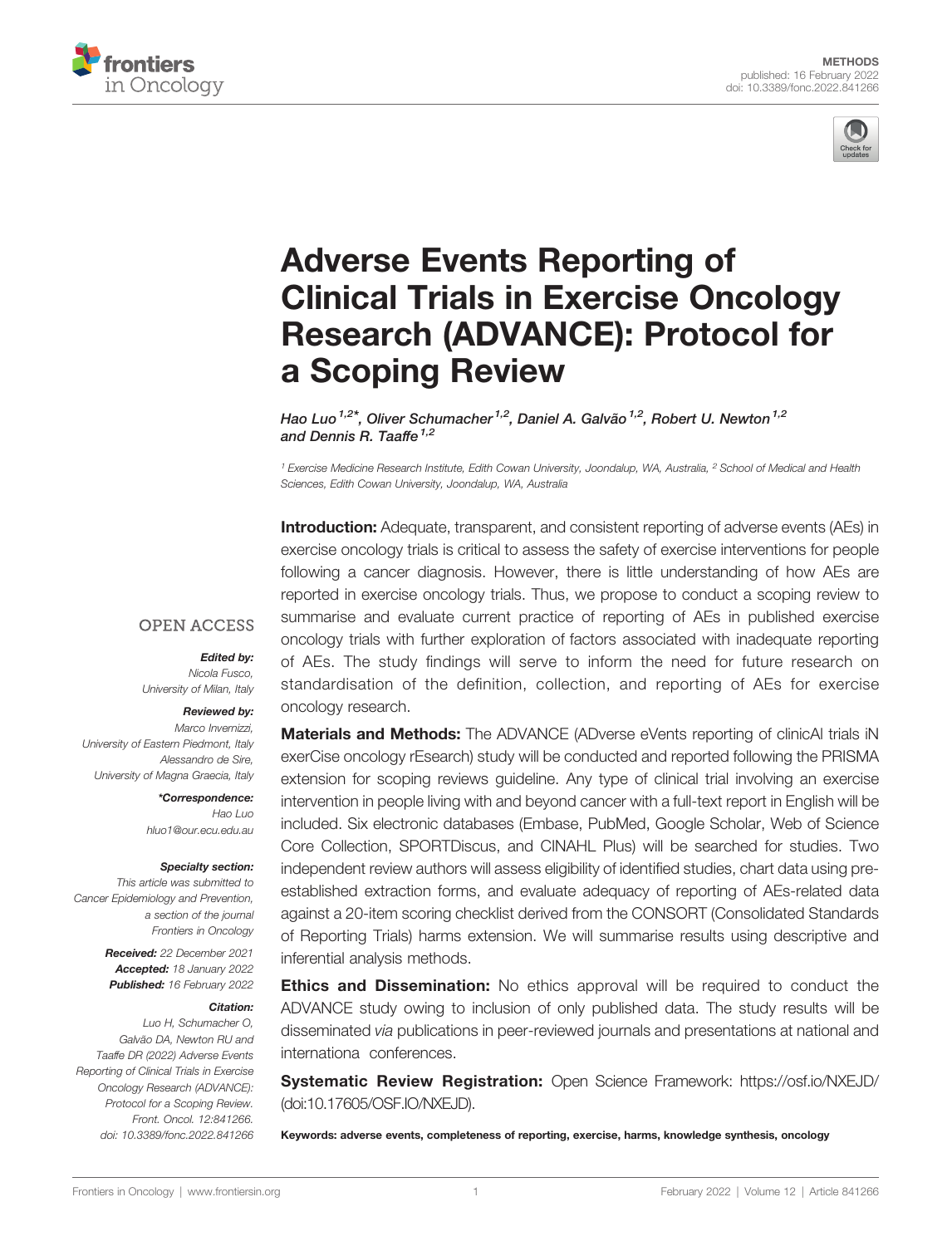# INTRODUCTION

Exercise is emerging as a therapy in supportive oncology care for people living with and beyond cancer [\(1](#page-8-0)). There is substantial evidence that exercise can provide an abundance of benefits, including improving physical structure and function, cancerrelated fatigue, psychological distress and quality of life [\(2](#page-8-0)–[5\)](#page-8-0), increasing resilience prior to surgery and rehabilitation after surgery, as well as reducing disease specific and overall mortality risk ([6](#page-8-0), [7\)](#page-8-0). In this context, accurate knowledge of safety profiles of exercise interventions is crucial for health policy makers and healthcare providers to critically appraise the utility of an exercise intervention and can facilitate informed decision making for cancer patients and survivors considering exercise therapy. Lack of confidence in findings of harms from clinical exercise trials can hinder implementation of exercise therapy as part of standard oncology care [\(1,](#page-8-0) [8](#page-8-0), [9\)](#page-8-0). This is particularly true for people with an aggressive malignancy (e.g., pancreatic ductal adenocarcinoma), advanced disease, and/or older age as well as patients during active oncological treatments, where safety concerns of exercise may be more prominent  $(9-11)$  $(9-11)$  $(9-11)$ . Thus, complete and clear reporting of adverse events (AEs) in exercise oncology trials is warranted for the purpose of identifying and quantifying potential harms of exercise interventions.

Exercise has been repeatedly reported as a safe intervention strategy in people following a cancer diagnosis regardless of age, disease type and stage, and oncological treatment ([11](#page-8-0)–[15\)](#page-8-0). However, these findings may be related to the absence of or inadequate analysis and presentation of AEs data in reports of exercise oncology studies. For example, systematic reviews and meta-analyses examining safety of exercise interventions in adult cancer patients and survivors indicated that up to 60% of the included studies made no mention of AEs (i.e., whether or not there was an AE) ([11](#page-8-0), [13](#page-8-0)–[16](#page-8-0)). In addition, data for health-related withdrawals and discontinuations is an important source of information on potential harms of healthcare interventions ([17,](#page-8-0) [18](#page-8-0)). Nevertheless, exercise researchers often neglect to report and categorise such data as AEs in their trial reports (including studies in cancer patients and survivors) [\(11](#page-8-0), [19\)](#page-8-0), suggesting understatement and incomplete reporting of AEs. Of importance, methods for definition, collection and reporting of AEs have not yet been standardised for exercise oncology trials, which can limit current safety findings in this field [\(1,](#page-8-0) [20\)](#page-8-0).

Although AEs reported in exercise trials for people following a cancer diagnosis (mostly breast) have been extensively examined ([11](#page-8-0)–[16\)](#page-8-0), there is little understanding of the methods used for defining, collecting, presenting and analysing AEs and the patterns of reporting of AEs data in exercise oncology trials. Additionally, the completeness of reporting of AEs-related data have not yet been evaluated objectively. Therefore, we propose to undertake a scoping review to identify and map published trials of exercise interventions in people following a cancer diagnosis reporting AEs, and summarise their characteristics of reporting of AEs-related data. Further, we will quantify completeness of AEs reporting, and explore factors associated with suboptimal reporting of AEs. Results of the ADVANCE (ADverse eVents reporting of clinicAl trials iN exerCise oncology rEsearch) study

will serve to inform the need for the development of consensus guidelines specific to clinical exercise trials in oncology for the definition, collection, and reporting of AEs.

# MATERIALS AND METHODS

The study protocol was developed following the Preferred Reporting Items for Systematic reviews and Meta-Analyses extension for Scoping Reviews (PRISMA-ScR) [\(21\)](#page-8-0), and reported according to the PRISMA-Protocols 2015 checklist (S1 Appendix) [\(22,](#page-8-0) [23\)](#page-9-0). The study is registered with Open Science Framework (OSF): [https://osf.](https://osf.io/NXEJD/) [io/NXEJD/](https://osf.io/NXEJD/) (doi:10.17605/OSF.IO/NXEJD).

## Eligibility Criteria

We will use the following study characteristics and report characteristics as criteria to select studies for the ADVANCE study ([Table 1](#page-3-0)).

## Study Characteristics

### Study Designs

We will include any type of interventional study design, including randomised controlled trials (RCTs), non-RCTs, single-arm trials/ case series [\(24](#page-9-0)), and case reports. Observational study designs where interventions were not assigned to participants by a study investigator [\(25](#page-9-0)) will be excluded.

## Participants

We will include studies in people following a cancer diagnosis, regardless of their age, sex, cancer site, disease stage, and treatment status (before, during or after any oncological treatment, such as chemotherapy, radiotherapy, and surgery). Studies in mixed cohorts of participants with or without an active/past oncological condition will be excluded unless AEs data were reported separately for involved cancer patients and survivors.

### Interventions

Interventions of interest are any form of structured (planned, individualised, and repetitive) exercise training that involves large skeletal muscle groups and incorporates training stimuli in aerobic fitness, muscle strength/endurance/power, flexibility, balance, and/ or coordination [\(26](#page-9-0)). These will include: (i) traditional resistance, aerobic, and sensorimotor exercises, (ii) mind-body exercises (e.g., Qigong, Tai Chi, Yoga, and Pilates), (iii) sports (activities that require physical effort and skills with predetermined rules and objectives) and adapted sport activities [\(27](#page-9-0)), and (iv) video-game based exercises. Multimodal interventions where exercise was complemented by non-exercise components (e.g., dietary/ nutritional support and psychological counselling) will be included. Moreover, interventions in which exercise was performed along with an additional training modality (e.g., whole-body vibration and neuromuscular electrical stimulation) will be included. There will be no restrictions on exercise settings (e.g., clinics, gymnasiums/community areas, and homes) and surroundings (i.e., on land or in water), supervision, delivery mode (e.g., one-on-one, paired, and in a small group), equipment, and prescriptions in terms of duration, frequency, volume, intensity, and progression.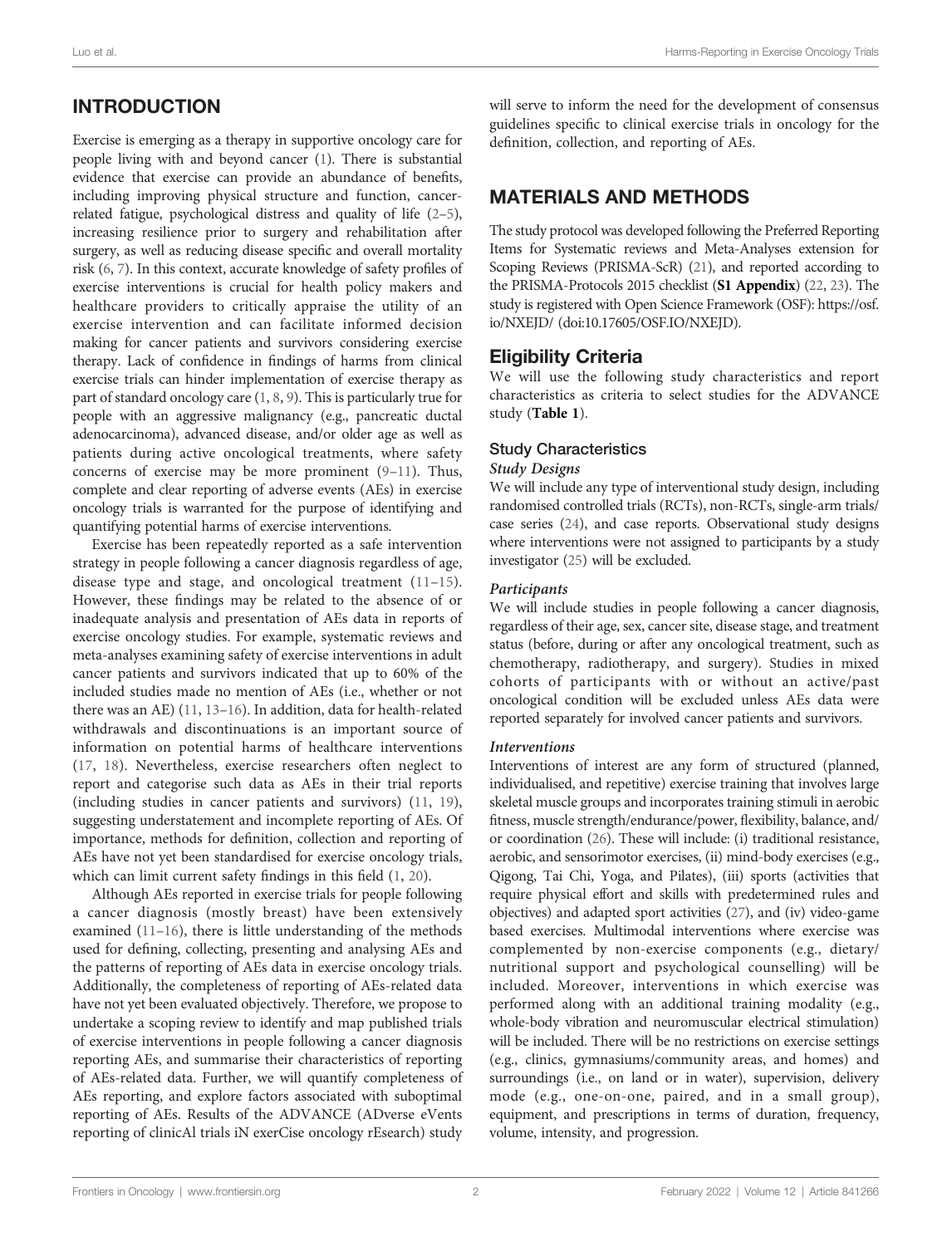#### <span id="page-3-0"></span>TABLE 1 | An overview of eligibility criteria.

| <b>Categories</b>                                     | Inclusion criteria                                                                                                       | <b>Exclusion criteria</b>                                                                                                                                                                                                                                           |
|-------------------------------------------------------|--------------------------------------------------------------------------------------------------------------------------|---------------------------------------------------------------------------------------------------------------------------------------------------------------------------------------------------------------------------------------------------------------------|
| <b>Study characteristics</b>                          |                                                                                                                          |                                                                                                                                                                                                                                                                     |
| Study designs                                         | - Any type of interventional study design, including RCTs, non-RCTs, single-<br>arm trials/case series, and case reports | - Observational studies                                                                                                                                                                                                                                             |
| Participants*                                         | - People living with and beyond cancer                                                                                   | - Mixed cohorts of participants with or without an active/past<br>oncological condition                                                                                                                                                                             |
| Interventions <sup>†</sup>                            | - Any form of planned, individualised and repetitive exercise training<br>(including structured walking exercise)        | - Non-recreational physical activity interventions (i.e., occupation,<br>transportation, and housework)<br>- Specific musculoskeletal rehabilitation interventions (e.g., pelvic<br>floor muscle exercises)<br>- Interventions used solely static muscle stretching |
| Comparators                                           | - No restrictions                                                                                                        |                                                                                                                                                                                                                                                                     |
| Outcomes                                              | - No restrictions on outcomes of interest or whether reporting AEs occurred                                              |                                                                                                                                                                                                                                                                     |
| Length of follow-up                                   | - No restrictions                                                                                                        |                                                                                                                                                                                                                                                                     |
| <b>Report characteristics</b>                         |                                                                                                                          |                                                                                                                                                                                                                                                                     |
| Language<br>Publication status<br>Year of publication | - Only English<br>- Only full text publications in peer-reviewed journals<br>- No restrictions                           |                                                                                                                                                                                                                                                                     |

\*Studies in mixed cohorts of participants will be included when adverse events data were reported separately for cancer patients and survivors.

† Studies using multimodal interventions in which exercise was complemented by non-exercise components (e.g., dietary/nutritional support) or performed with an additional training modality (e.g., whole-body vibration) will be included.

AE, adverse event; RCTs, randomised controlled trials.

Any non-structured physical activity intervention and interventions that used non-leisure-time physical activities (i.e., occupation, transportation, and housework) will be excluded. We will also exclude interventions that focused on specific musculoskeletal rehabilitation (e.g., pelvic floor muscle exercises and swallowing exercises) and/or used exclusively static muscle stretching. Walking will be considered as an aerobic-based exercise when it was individually tailored and used appropriately.

#### **Comparators**

Given that different types of interventional study designs will be included, we will not select studies based on whether there is a comparator or what comparative interventions were used.

#### **Outcomes**

To provide a comprehensive overview regarding current practice of AEs reporting, we will not select studies based on reported outcome measures. With regard to AEs, we will consider any harmful outcome that occurred over the course of the trial (including the follow-up period after the prescribed exercise intervention) and was explicitly reported in the included trial reports, irrespective of the relatedness to the exercise intervention undertaken. This is to take account of potential variations in the definition of an AE in current exercise oncology research and the fact that determination of relatedness of AEs to the prescribed intervention is largely subjective and with unknown validity [\(17](#page-8-0), [28](#page-9-0)). In addition, occurrence of healthrelated withdrawals and discontinuations will be considered as AEs. Similarly, occurrence of non-attendance, nonadherence and intolerability to exercise interventions/testing due to health reasons will also be considered as AEs.

### Length of Follow-Up

There will be no restrictions on the length of follow-up post exercise intervention.

### Report Characteristics

We will only include full-text reports that were written in English and published in peer-reviewed journals. There will be no restrictions placed on year of publication.

## Information Sources

To ensure transparency and maximise reproducibility of literature searches, we will follow the PRISMA extension for literature search in reporting search components for this review [\(29](#page-9-0)). We will search six databases from the date of inception, including PubMed, Embase (Embase.com), Web of Science Core Collection (webofknowledge.com), Google Scholar, SPORTDiscus (EBSCOhost), and CINAHL Plus (EBSCOhost). As the ADVANCE study will focus exclusively on published exercise oncology trials and the reporting practice for AEs-related data, we will not adopt any additional information source (e.g., grey literature and contacting authors of included trials).

## Search Strategy

Literature search strategies will be developed by the review team, which will be reviewed by a subject librarian at Edith Cowan University (ECU) and refined accordingly. Detailed search strategies of all selected databases will be provided in the final reports of the study. A draft search strategy for PubMed is provided in S2 Appendix. Only thesaurus and free-text terms related to 'cancer' and 'exercise' will be used in electronic searches. Given the databases selected and relatively broad search terms to be used, the planned electronic searching will provide sufficient evidence for the study. As a result, we will not employ any additional search method to identify studies (e.g., citation searching).

## Study Selection

Records yielded from database searching will be exported and stored in Covidence (Veritas Health Innovation Ltd, Melbourne VIC, Australia). Only the maximum number of results that can be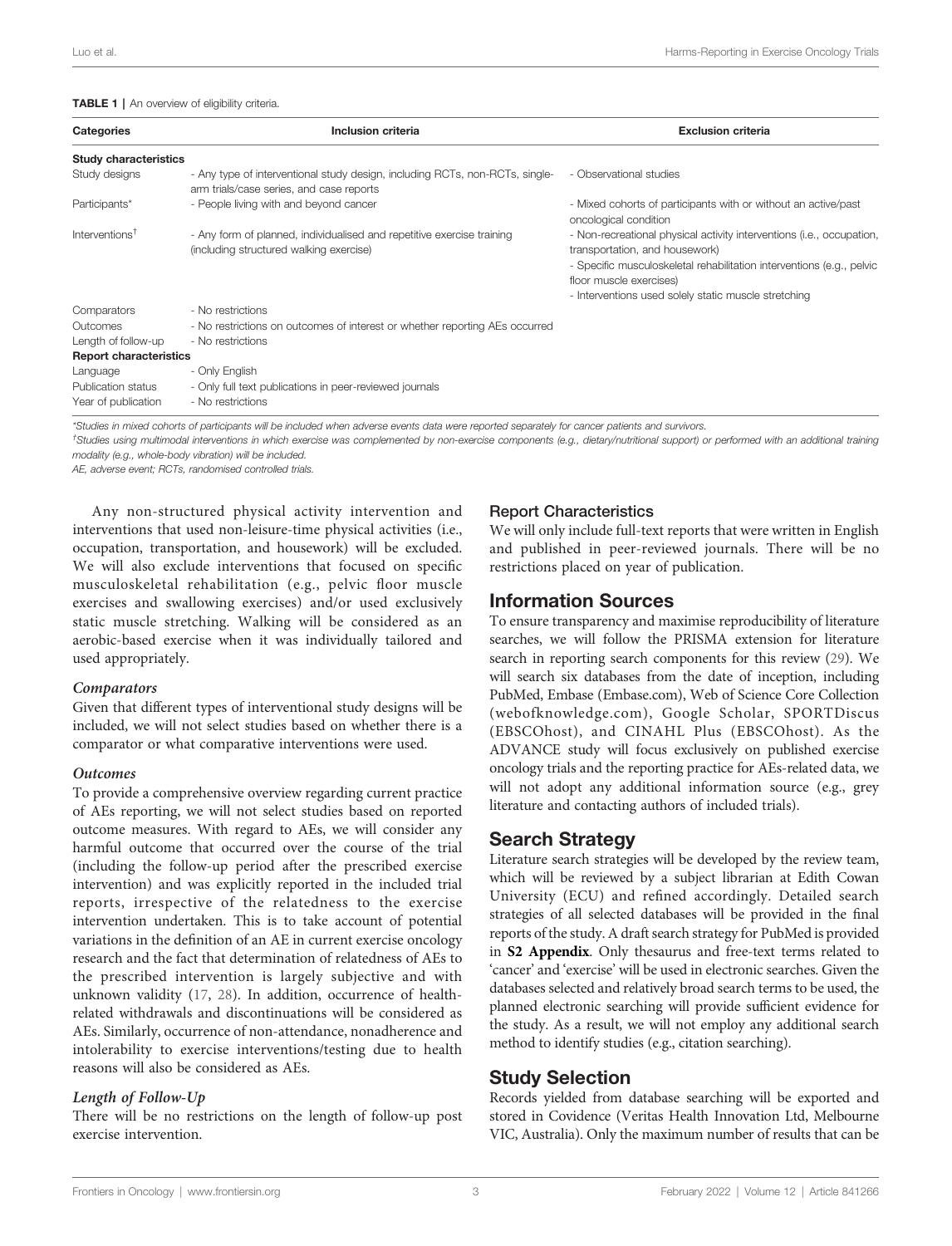displayed in Google Scholar for a particular search query (up to n = 1000) will be screened ([29\)](#page-9-0). Duplicates will be removed either automatically (using Covidence) or manually. After de-duplication, two independent reviewers will select studies against the eligibility criteria. At the title and abstract screening stage, records will only be excluded if explicitly identified as: (i) editorials, commentaries, and letters, (ii) non-experimental (including reviews/meta-analyses, study protocols, observational studies ([25](#page-9-0)), and qualitative studies) and preclinical studies, or (iii) delivering no exercise interventions or exercise as a subordinate intervention. This is to prevent exclusion of records where AEs were not addressed in titles and abstracts of included trial reports. For studies with duplicate publications reporting AEs, if the number of participants reported was different across publications, the article involving the highest number of participants will be considered as the main report and thus included; when the number of participants was reported consistently across different trial reports, we will refer to the first article resulting from the trial. In addition, we will refer to the first article when none of the resultant publications of a trial reported AEs. However, if trials with duplicate publications only addressed AEs in one of the reports, this report will be included regardless of the number of participants involved or date of publication. Any disagreement will be addressed through discussion between the two review authors or (if needed) adjudication by a third reviewer.

## Data Extraction and Evaluation of Completeness of AEs Reporting

Two independent reviewers will chart data from included trial reports using pre-established, structured extraction forms that will be piloted and refined accordingly to ensure all relevant data can be captured. Any discrepancy will be resolved through discussion between the two reviewers or (if needed) adjudication by a third reviewer. Draft data extraction forms are provided in [Tables 2](#page-5-0), [3](#page-6-0). In addition, elaboration and explanation documents for the forms will be provided to minimise inconsistencies in data extraction (S3, S4 Appendixes).

We will extract trial parameters that may affect reporting of AEs for all included trials ([Table 2](#page-5-0) and S3 Appendix) ([30](#page-9-0)-[32\)](#page-9-0), including: (i) general publication information (year of publication, journal impact factor, and trial funding), (ii) study characteristics (trial location, study design, nature of controls (if applicable), trial phase (if applicable), study setting (i.e., singleor multi-centre), and whether or not study of AEs was a primary outcome), (iii) participant characteristics (sample size, age, cancer site, disease stage, and cancer treatment status), and (iv) characteristics of the exercise intervention (mode, length of intervention, frequency, session duration, intensity, and supervision).

Whether there was reporting of AEs in the included studies will be recorded as 'Yes', 'No', or 'Yes, but only as generic statements' (e.g., "no serious AEs occurred" or "the exercise program was generally safe and well tolerated"). For studies identified as 'Yes' (including studies that reported AEs in generic statements), we will further extract data pertinent to AEs using a 20-item checklist derived from the 10 recommendations in the CONSORT (Consolidated Standards of Reporting Trials) extension for reporting of harms-related data [\(17](#page-8-0)) ([Table 3](#page-6-0)

and S4 Appendix). These items will address various aspects of AEs reporting in different sections of a paper from the title/ abstract to the discussion section. Specifically, information will be captured regarding (i) whether or not mentioning of AEs in the title/abstract (item 1) and the introduction section (item 2), (ii) approaches to definition, collection, presentation and analysis of AEs (items 3a-5), (iii) appropriateness in describing AEs results (including health-related withdrawals and discontinuations, and tolerability of exercise training/ testing) (items 6a-9), and (iv) whether or not there was a discussion of AEs findings (items 10a-10c). When pertinent, each item will be rated as 'yes' or 'no' depending on whether or not the information was reported properly in the specified section. Similar to previous studies that used the CONSORT harms criteria appraising quality of reporting of AEs in clinical trials ([31,](#page-9-0) [33](#page-9-0), [34\)](#page-9-0), a score of 1 or 0 will be given to items rated as 'yes' or 'no' with equal weight attributed to each item. As such, the completeness of reporting of AEs-related data for a trial report will be determined by a sum score calculated based on the applicable items in the checklist with higher scores indicating greater data adequacy.

Additionally, we will quantify the relative emphasis given to reporting of AEs in included RCTs using the method recommended by Ioannidis et al. ([30](#page-9-0), [35](#page-9-0)). This approach has been widely used by others as an objective measure complementary to quality assessment of reporting of AEs in RCTs ([36](#page-9-0)–[38\)](#page-9-0). Specifically, we will calculate the extent of printed space dedicated to reporting of AEs in the results section and the proportion it represents of the entire results section. The printed space occupied by AEs data in the results section will be calculated as S/(N×Y) pages, where S is the length in centimeters of the results section for reporting of AEs, N is the number of columns on a printed page, and Y is the length in centimeters of the print area on a page (excluding upper and lower margins). Where available, subheadings concerning AEs [e.g., "Safety, tolerance, and attendance of the exercise program" [\(39\)](#page-9-0)] will be included in the space calculation. All measurements will be performed using the Measuring Tool in Adobe Acrobat Reader DC (Adobe Inc., San Jose, CA) and reported with a 0.05 page resolution. Further, the number of tables and figures devoted to or containing AEs data in included RCTs will be recorded (including any presented in Supplementary Materials); however, the space occupied by tables and figures will not be included in the calculations described above.

# Critical Appraisal of Included Studies

We will not appraise methodological quality or risk of bias of included studies to provide a comprehensive overview of AEs reporting in current exercise oncology trials. This is consistent with the PRISMA-ScR statement considering critical appraisal of individual sources of evidence as an optional step [\(21\)](#page-8-0).

## Data Analysis

We will use Cohen's kappa coefficient ([40](#page-9-0)) with 95% confidence intervals to assess inter-rater reliability of study selection and data extraction. The total number of studies that reported AEs will be counted and the proportion of studies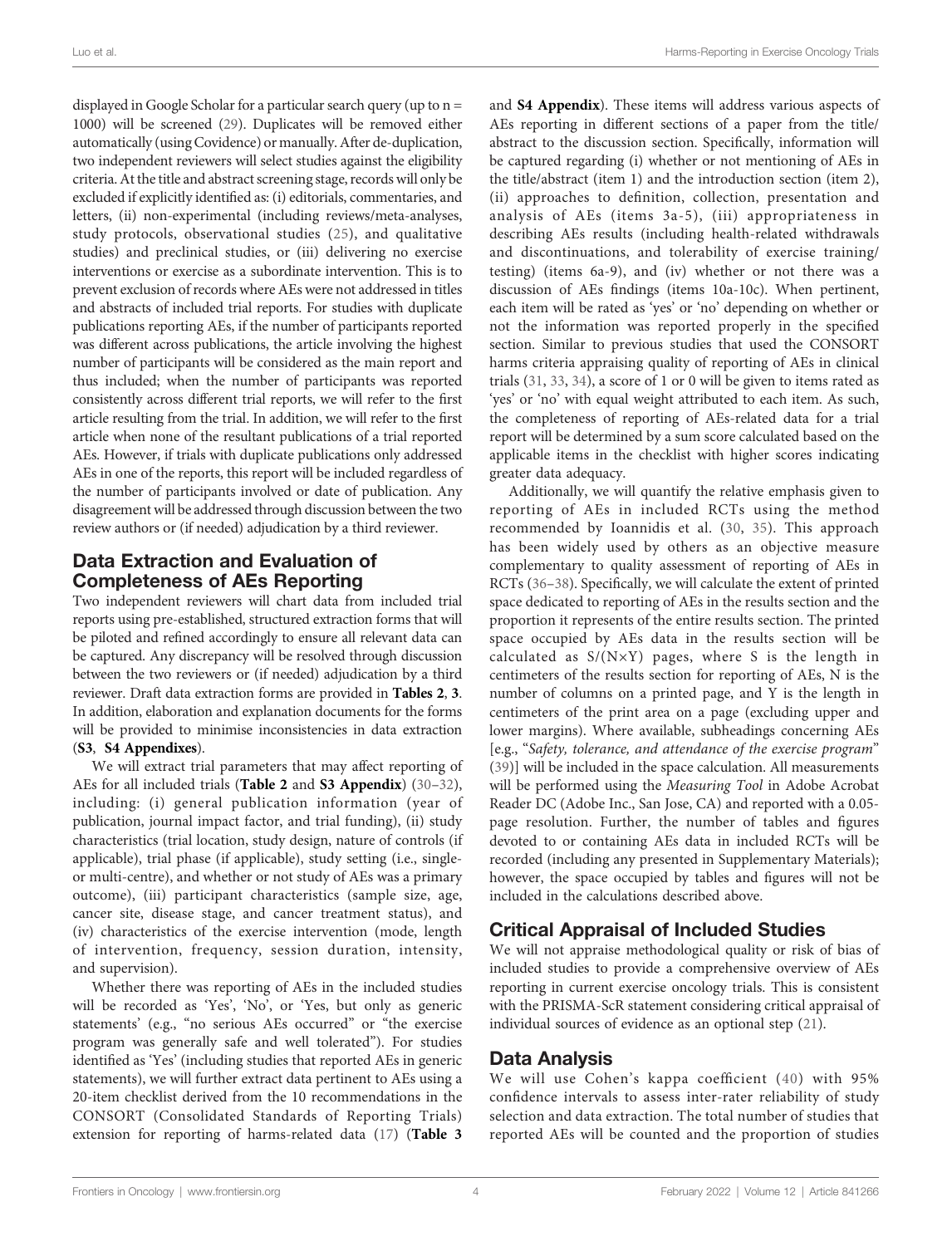<span id="page-5-0"></span>TABLE 2 | Data extraction form for trial parameters.

|     | Title of trial report:<br>Name of lead author: |                                                 |  |                                        |                       |  |  |  |  |
|-----|------------------------------------------------|-------------------------------------------------|--|----------------------------------------|-----------------------|--|--|--|--|
|     | General publication information                |                                                 |  |                                        |                       |  |  |  |  |
|     | 1. Year of publication                         |                                                 |  |                                        |                       |  |  |  |  |
|     | 2. Journal impact factor                       | Journal name:                                   |  |                                        |                       |  |  |  |  |
|     |                                                | $\Box$ < 3<br>$\Box$ 3-7                        |  | $\Box$ > 7                             | $\Box$ N/A            |  |  |  |  |
|     | 3. Trial funding                               | $\Box$ Yes                                      |  | $\Box$ No                              |                       |  |  |  |  |
|     | <b>Study characteristics</b>                   |                                                 |  |                                        |                       |  |  |  |  |
|     | 4. Trial location                              | □ United States of America                      |  | $\Box$ Canada                          |                       |  |  |  |  |
|     |                                                | $\Box$ Australia                                |  | □ United Kingdom                       |                       |  |  |  |  |
|     |                                                | $\Box$ Other (                                  |  | $\Box$ International collaboration     |                       |  |  |  |  |
|     |                                                |                                                 |  |                                        |                       |  |  |  |  |
|     | 5. Study design                                | $\Box$ Randomised controlled trial              |  | $\Box$ Non-randomised controlled trial |                       |  |  |  |  |
|     |                                                | $\Box$ Single group trial or case series        |  | $\Box$ Case report                     |                       |  |  |  |  |
|     | 6. Comparators/Controls*                       | $\Box$ Active                                   |  | $\Box$ Sham                            |                       |  |  |  |  |
|     |                                                | $\Box$ Usual care                               |  | $\Box$ N/A                             |                       |  |  |  |  |
|     | 7. Trial phase <sup>t</sup>                    | $\Box$ Phase 0 (pilot study)                    |  | $\Box$ Phase I                         |                       |  |  |  |  |
|     |                                                | $\Box$ Phase II                                 |  | $\Box$ Phase III                       |                       |  |  |  |  |
|     |                                                | $\Box$ Not specified                            |  | $\Box$ N/A                             |                       |  |  |  |  |
|     | 8. Study setting                               | □ Single-centre                                 |  | □ Multi-centre                         |                       |  |  |  |  |
|     | 9. Adverse events as a primary study outcome   | $\Box$ Yes                                      |  | $\Box$ No                              |                       |  |  |  |  |
|     | <b>Participant characteristics</b>             |                                                 |  |                                        |                       |  |  |  |  |
|     | 10. Sample size                                | $n = ($                                         |  |                                        |                       |  |  |  |  |
|     | 11. Participant age                            | $\Box$ < 14 years                               |  | $\Box$ 15-39 years                     | $\Box$ 40-64 years    |  |  |  |  |
|     |                                                | $\Box \ge 65$ years                             |  | $\Box$ Mixed                           | $\Box$ Not specified  |  |  |  |  |
|     | 12. Primary cancer diagnosis                   | $\Box$ Breast                                   |  | $\Box$ Lung                            |                       |  |  |  |  |
|     |                                                | $\Box$ Colorectal                               |  | $\Box$ Prostate                        |                       |  |  |  |  |
|     |                                                | $\Box$ Other (                                  |  | □ Mixed cohorts (                      |                       |  |  |  |  |
|     | 13. Disease stage <sup><math>#</math></sup>    | $\Box$ In situ                                  |  | $\Box$ Localised                       | $\Box$ Regional       |  |  |  |  |
|     |                                                | $\Box$ Distant                                  |  | $\Box$ Mixed $(\_$                     | $\Box$ Not specified  |  |  |  |  |
|     | 14. Cancer treatment                           | □ Before treatment/Active surveillance          |  |                                        |                       |  |  |  |  |
|     |                                                | $\Box$ On-treatment ( $\Box$ )                  |  | $\Box$ Off-treatment ( $\Box$ )        |                       |  |  |  |  |
|     |                                                | $\Box$ Not specified                            |  |                                        |                       |  |  |  |  |
|     | <b>Exercise intervention characteristics</b>   |                                                 |  |                                        |                       |  |  |  |  |
|     | 15. Exercise mode                              | □ Aerobic exercise only (including walking)     |  |                                        |                       |  |  |  |  |
|     |                                                | $\Box$ Resistance training only                 |  |                                        |                       |  |  |  |  |
|     |                                                | $\Box$ Combined aerobic and resistance training |  |                                        |                       |  |  |  |  |
|     |                                                |                                                 |  |                                        |                       |  |  |  |  |
|     |                                                | □ Mind-body exercise (<br>□                     |  | □ Sport activities (                   |                       |  |  |  |  |
|     |                                                | □ Video game-based exercise                     |  | $\Box$ Other $(\_\_\_\_)$              |                       |  |  |  |  |
|     | 16. Program duration                           | $\Box$ < 12 weeks                               |  | $\Box$ 12-24 weeks                     |                       |  |  |  |  |
|     |                                                | $\square$ > 24 weeks                            |  | $\Box$ Not specified                   |                       |  |  |  |  |
| 17. | Exercise frequency                             | $\Box$ 1 session/week                           |  | $\Box$ 2-3 sessions/week               |                       |  |  |  |  |
|     |                                                | $\Box$ > 3 sessions/week                        |  | $\Box$ Not specified                   |                       |  |  |  |  |
| 18. | Session duration                               | $\Box$ < 30 minutes/session                     |  | □ 30-60 minutes/session                |                       |  |  |  |  |
|     |                                                | $\Box$ > 60 minutes/session                     |  | $\Box$ Not specified                   |                       |  |  |  |  |
|     |                                                | □ Low-Moderate                                  |  |                                        |                       |  |  |  |  |
|     | 19. Exercise intensity                         |                                                 |  | Moderate-Vigorous                      |                       |  |  |  |  |
|     |                                                | $\Box$ Vigorous                                 |  | $\Box$ Not specified                   |                       |  |  |  |  |
|     | 20. Supervision                                | Fully supervised                                |  | □ Partially supervised                 | $\Box$ No supervision |  |  |  |  |

\*This item is not applicable to single-arm trials/case series and case reports.

† This item is not applicable to case reports.

‡ Studies that included participants with hematological or brain/central nervous system cancers, disease stage (if reported) will be recorded separately as stated in the included trial report owing to different staging systems used.

N/A, not applicable.

reporting AEs will be summarised as per study design (i.e., RCTs, non-RCTs, single-group trials/case series, and case reports). In addition, the number of items met in the checklist ([Table 3](#page-6-0)) for studies of a specific category (as per trial characteristics), and the extent of printed space dedicated to AEs reporting in the results section and the proportion it represents of the entire results section in RCTs will be analysed descriptively.

Independent samples t-test or one-way analysis of variance will be performed to compare the mean number of items met in the checklist (i.e., mean sum score) between groups of studies of a specific study design (e.g., funded RCTs vs. unfunded RCTs). In a similar fashion, the extent of printed space for AEs reporting in the results section and the proportion it represents of the entire results section in RCTs with different trial characteristics will be compared. Given that the checklist items in title/abstract,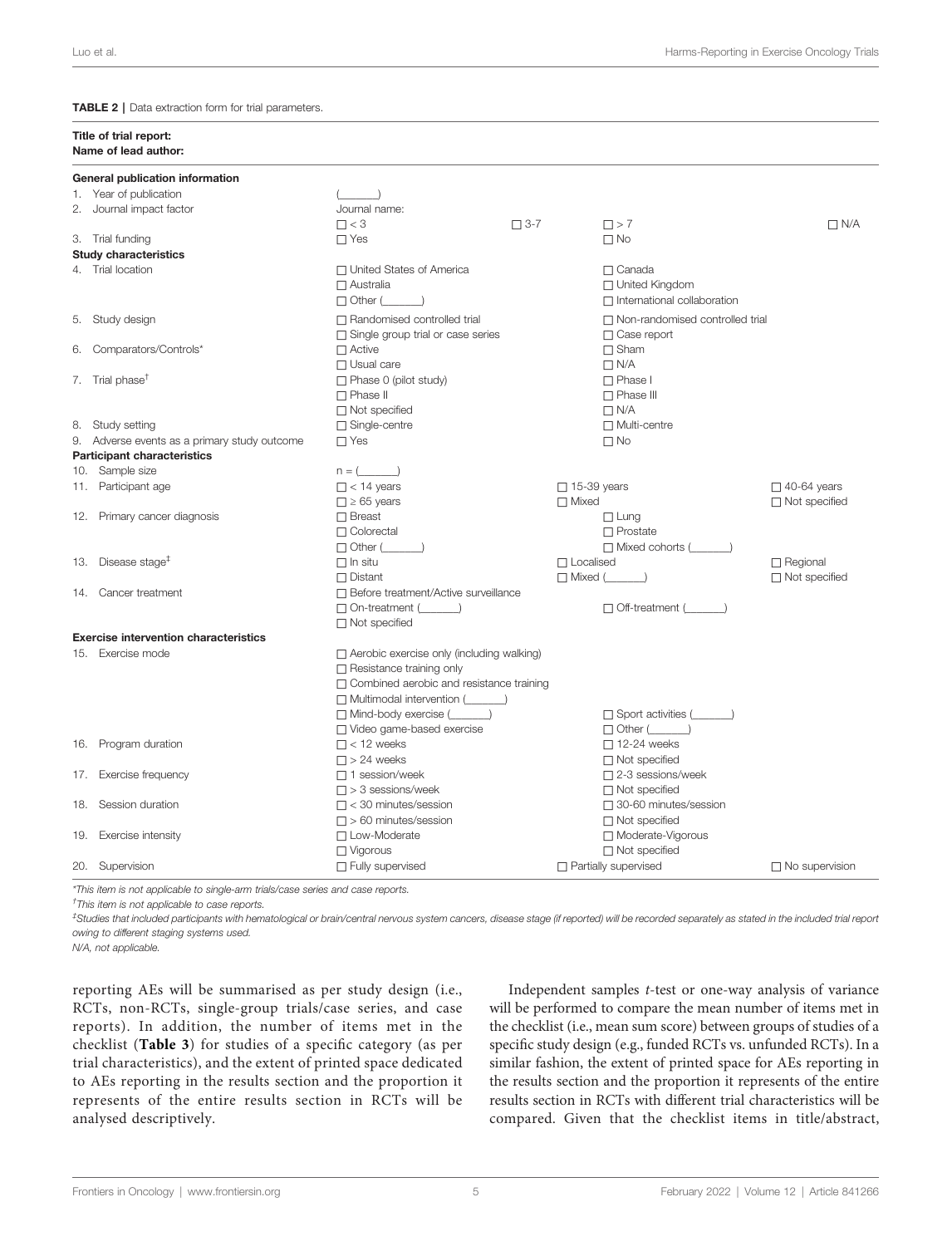<span id="page-6-0"></span>TABLE 3 | Adverse events-related data extraction form.

#### Title of trial report: Name of lead author:

| Paper<br>section          | Item<br>no. | <b>CONSORT</b> harms recommendations                                                                                                                                                                                               | Checklist for reporting of adverse events-related data                                                                                                                                                                                                                                                                                                  |        | Rating<br>$(Y=1, N=0)$ |                  |     |
|---------------------------|-------------|------------------------------------------------------------------------------------------------------------------------------------------------------------------------------------------------------------------------------------|---------------------------------------------------------------------------------------------------------------------------------------------------------------------------------------------------------------------------------------------------------------------------------------------------------------------------------------------------------|--------|------------------------|------------------|-----|
|                           |             |                                                                                                                                                                                                                                    |                                                                                                                                                                                                                                                                                                                                                         |        | Ν                      | <b>NA</b>        | no. |
| <b>Title and abstract</b> |             |                                                                                                                                                                                                                                    |                                                                                                                                                                                                                                                                                                                                                         |        |                        |                  |     |
|                           | 1.          | If the study collected data on harms and benefits,<br>the title or abstract should so state.                                                                                                                                       | 1. If the study of harms was a primary outcome, did the title<br>mention the word 'harms' or related terms/phrases or a specific<br>event of interest, or was the information on harms presented in the<br>abstract (including generic statements, e.g., "no adverse events<br>occurred")?<br>If yes, please indicate where: title or abstract or both. | □      |                        | $\Box$ $\Box$    |     |
| Introduction              |             |                                                                                                                                                                                                                                    |                                                                                                                                                                                                                                                                                                                                                         |        |                        |                  |     |
|                           | 2           | If the trial addresses both harms and benefits, the<br>introduction should so state.                                                                                                                                               | 2. If the trial intended to investigate both harms and benefits, was<br>there a balanced presentation of possible benefits and harms of<br>exercise for cancer patients and survivors in the Introduction<br>section?                                                                                                                                   | □      | □                      | $\Box$           |     |
| <b>Methods</b>            |             |                                                                                                                                                                                                                                    |                                                                                                                                                                                                                                                                                                                                                         |        |                        |                  |     |
|                           | 3           | List addressed adverse events with definitions for<br>each (with attention, when relevant, to grading,<br>expected vs. unexpected events, reference to<br>standardized and validated definitions, and                              | 3a. Did the author(s) define the types of adverse events intending<br>to monitor or the recorded adverse events for the study?<br>If yes, please indicate if the used definition and grading criteria<br>was validated (reference to the source document) or non-validated                                                                              | □      | □                      | $\Box$           |     |
|                           |             | description of new definitions).                                                                                                                                                                                                   | (provision of new definition and description of validation process).<br>3b. Did the author(s) clarify if the reported adverse events included<br>all the adverse events collected or a selected sample?<br>If a selected sample, was an explanation provided as to how,                                                                                 | □      | Ш                      | □                |     |
|                           |             |                                                                                                                                                                                                                                    | why, and who selected adverse events for reporting (answer<br>Complete, Partial or None depending on the adequacy of<br>information provided)?                                                                                                                                                                                                          |        |                        |                  |     |
|                           |             |                                                                                                                                                                                                                                    | 3c. Were the author(s) explicit about separately reporting expected<br>and unexpected adverse events?                                                                                                                                                                                                                                                   | □      | П                      | $\Box$           |     |
|                           | 4           | Clarify how harms-related information was<br>collected (mode of data collection, timing,                                                                                                                                           | 4a. Was the mode of adverse events collection specified (i.e.,<br>active vs. passive surveillance of harms)?                                                                                                                                                                                                                                            | □      |                        | $\Box$ $\Box$    |     |
|                           |             | attribution methods, intensity of ascertainment,<br>and harms-related monitoring and stopping rules,<br>if pertinent).                                                                                                             | If yes, please indicate whether: active or passive or both.<br>4b. Was the time frame of monitoring for adverse events reported?<br>4c. If relatedness of collected adverse events to the exercise<br>intervention/testing or cancer treatments undertaken was                                                                                          | □<br>□ | $\Box$<br>0            | $\Box$<br>$\Box$ |     |
|                           |             |                                                                                                                                                                                                                                    | assigned, did the author(s) specify the attribution process?<br>4d. Did the author(s) specify rules to discontinue allocated exercise<br>intervention for harms-related reasons?                                                                                                                                                                        | □      |                        | $\Box$ $\Box$    |     |
|                           | 5           | Describe plans for presenting and analysing<br>information on harms (including coding, handling<br>of recurrent events, specification of timing issues,<br>handling of continuous measures, and any<br>statistical analyses).      | 5. Did the author(s) report plans for presenting and analysing<br>adverse events data?                                                                                                                                                                                                                                                                  | □      |                        | $\Box$ $\Box$    |     |
| <b>Results</b>            | 6           | Describe for each arm the participant withdrawals<br>that are due to harms and the experience with                                                                                                                                 | 6a. Did the author(s) report the number of participants who<br>withdrew due to adverse events (including death) appropriately?                                                                                                                                                                                                                          | □      |                        | $\Box$ $\Box$    |     |
|                           |             | the allocated treatment.                                                                                                                                                                                                           | 6b. Did the author(s) report the number of participants who<br>discontinued or were not adherent to the allocated exercise<br>intervention due to adverse events appropriately?                                                                                                                                                                         | □      |                        | $\Box$ $\Box$    |     |
|                           |             |                                                                                                                                                                                                                                    | 6c. If there was reporting of withdrawals or discontinuations due to<br>adverse events, did the author(s) report their timing of occurrence<br>appropriately?                                                                                                                                                                                           | □      |                        | $\Box$ $\Box$    |     |
|                           | 7           | Provide the denominators for analyses on harms.                                                                                                                                                                                    | 7. If there were analyses of adverse events data, did the author(s)<br>specify the denominators (i.e., the total number of participants and<br>total follow-up time included in each analysis)?                                                                                                                                                         | □      |                        | $\Box$ $\Box$    |     |
|                           | 8           | Present the absolute risk of each adverse event<br>(specifying type, grade, and seriousness per arm),<br>and present appropriate metrics for recurrent<br>events, continuous variables and scale variables,<br>whenever pertinent. | 8a. If there were adverse events, did the author(s) report the<br>incidence or frequency for each type and severity category (if<br>relevant) of adverse event appropriately?Alternatively, if there were<br>no adverse events of a specific type and severity, did the author(s)<br>so state?                                                          | □      |                        | □□               |     |

(Continued)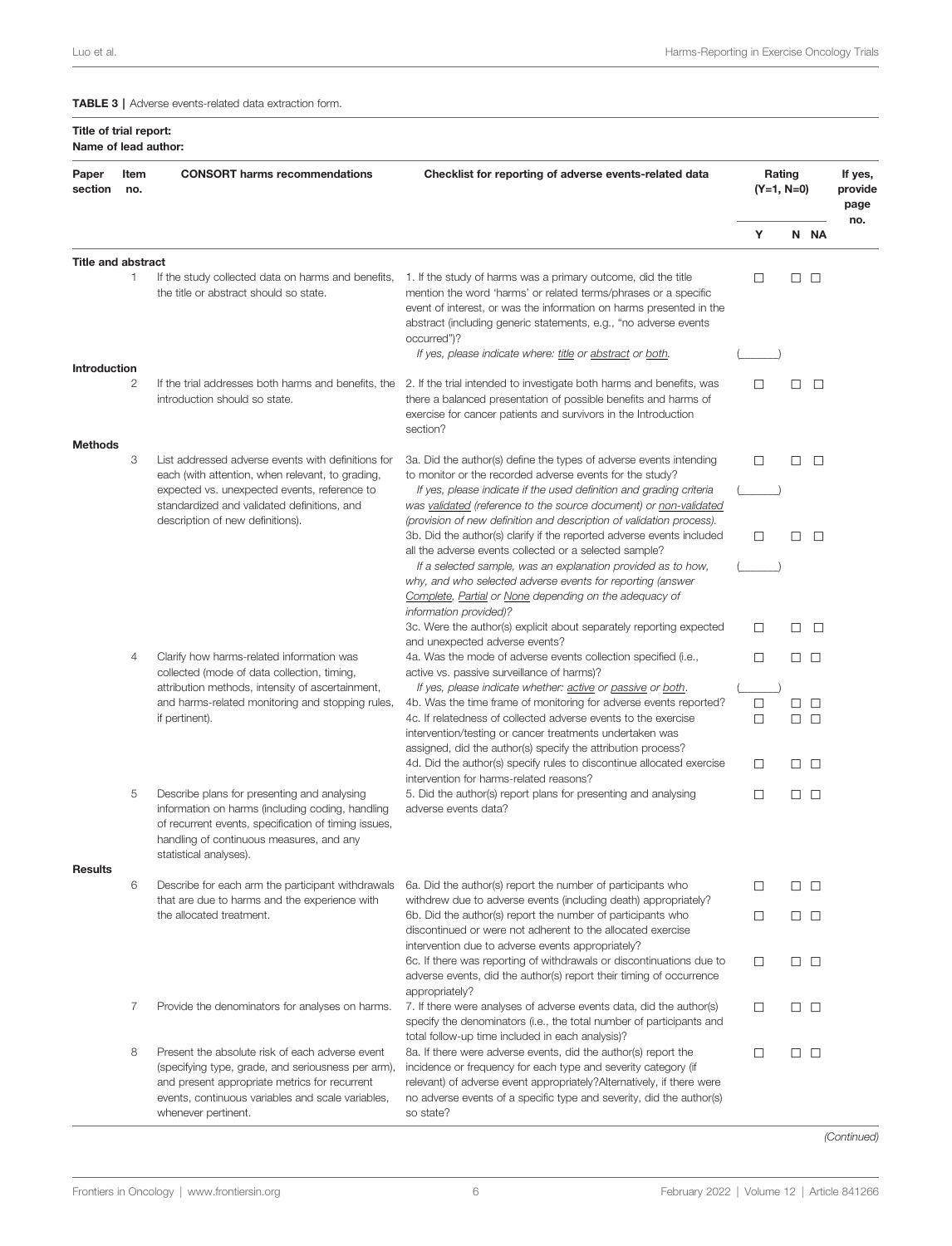#### TABLE 3 | Continued

Title of trial report: Name of lead author:

| Paper<br>section  | Item<br>no. | <b>CONSORT</b> harms recommendations                                                                                                                          | Checklist for reporting of adverse events-related data                                                                                                                                                                                                                                                               | Rating<br>$(Y=1, N=0)$ |        |        | If yes,<br>provide<br>page<br>no. |
|-------------------|-------------|---------------------------------------------------------------------------------------------------------------------------------------------------------------|----------------------------------------------------------------------------------------------------------------------------------------------------------------------------------------------------------------------------------------------------------------------------------------------------------------------|------------------------|--------|--------|-----------------------------------|
|                   |             |                                                                                                                                                               |                                                                                                                                                                                                                                                                                                                      | Y                      |        | N NA   |                                   |
|                   |             |                                                                                                                                                               | *8b. Did the author(s) report the number of affected participants for<br>each type and severity category (if relevant) of adverse event<br>appropriately?                                                                                                                                                            | $\Box$                 | ПП     |        |                                   |
| <b>Discussion</b> | 9           | Describe any subgroup analyses and exploratory<br>analyses for harms.                                                                                         | *9. If analyses of adverse events were performed, did the author(s)<br>report any subgroup or exploratory analysis findings?                                                                                                                                                                                         | п                      | П      | $\Box$ |                                   |
|                   | 10          | Provide a balanced discussion of benefits and<br>harms with emphasis on study limitations,<br>generalizability, and other sources of information<br>on harms. | 10a. If the author(s) intended to investigate both harms and<br>benefits or reported occurrence of adverse events, was there a<br>balanced discussion on efficacy and harms (including no adverse<br>events occurred) findings of the exercise intervention?                                                         |                        | п      | $\Box$ |                                   |
|                   |             |                                                                                                                                                               | <sup>†</sup> 10b. If there was intention to investigate harms of an exercise<br>intervention, did the author(s) discuss study limitations specific to<br>adverse events findings (e.g., inconclusive findings, lack of power,<br>lack of generalisability, etc)?                                                     | П                      | $\Box$ | $\Box$ |                                   |
|                   |             |                                                                                                                                                               | 10c. If the author(s) intended to investigate both harms and<br>benefits or reported occurrence of adverse events, was there a<br>discussion of any previous evidence on harms findings of exercise<br>in cancer patients and survivors (including data derived from a pilot<br>study of the exercise intervention)? |                        | П      | $\Box$ |                                   |

Modified from: Ioannidis JP, Evans SJ, Gotzsche PC, O'Neill RT, Altman DG, Schulz K, Moher D, CONSORT Group. Better reporting of harms in randomized trials: an extension of the CONSORT statement. Ann Intern Med. 2004;141:781-788.

\*Item not required for case reports.

† Item not required for studies that did not have concurrent controls, including single-arm trials/case series and case reports.

N, no; Y, yes; NA, not applicable.

introduction and discussion sections are optional, we will perform subgroup analyses of the completeness of AEs reporting (as per mean sum score) for RCTs and non-RCTs that were intended for both harms and efficacy outcomes or for efficacy outcomes alone.

Logistic regression will be performed to examine whether there are any predictors of reporting of an individual item in the checklist. This will be undertaken as per types of study design. The predictors that will be considered in the analysis include: year of publication, journal impact factor, trial funding, trial location, type of control, participants characteristics (including sample size, age, cancer site and stage, and cancer treatment status), exercise interventions characteristics (including mode, length, frequency, session duration, intensity, and supervision), and whether or not study of AEs was a primary outcome.

Statistical analyses will be performed using the latest version of R available at the time of analysis [\(https://www.r-project.org/\)](https://www.r-project.org/). All tests will be two-tailed and a  $p$ -value  $\leq 0.05$  will be considered statistically significant.

## Ethics and Dissemination

No ethics approval will be required to conduct the ADVANCE study owing to inclusion of only published data. If there are any modifications to the study protocol, they will be reflected in the OSF registry (<https://osf.io/NXEJD/>) and in the final reports for

the ADVANCE study. We will disseminate the study results via publications in peer-reviewed journals and presentations at national and international conferences. Additionally, findings of the ADVANCE study will be discussed with relevant stakeholders (including healthcare professionals, health policy makers, exercise oncology researchers, and cancer patients and survivors) to determine whether there is a need for the development of guidelines for reporting of AEs specific to exercise oncology trials.

# **DISCUSSION**

Adequate, transparent, and consistent reporting of AEs in exercise oncology trials is crucial to assess the safety of exercise interventions in people living with and beyond cancer. However, there is little knowledge with respect to how AEs are reported in exercise oncology trials. To this end, the ADVANCE study is proposed to review current practice of reporting of AEs in the field of exercise oncology.

There are several strengths for the ADVANCE study. First, the study will include any type of interventional study design so as to provide a comprehensive overview of reporting of AEs in exercise oncology trials. Second, a pre-defined scoring system and an empirically-tested measure will be adopted to quantify the completeness of AEs reporting in all included trials or the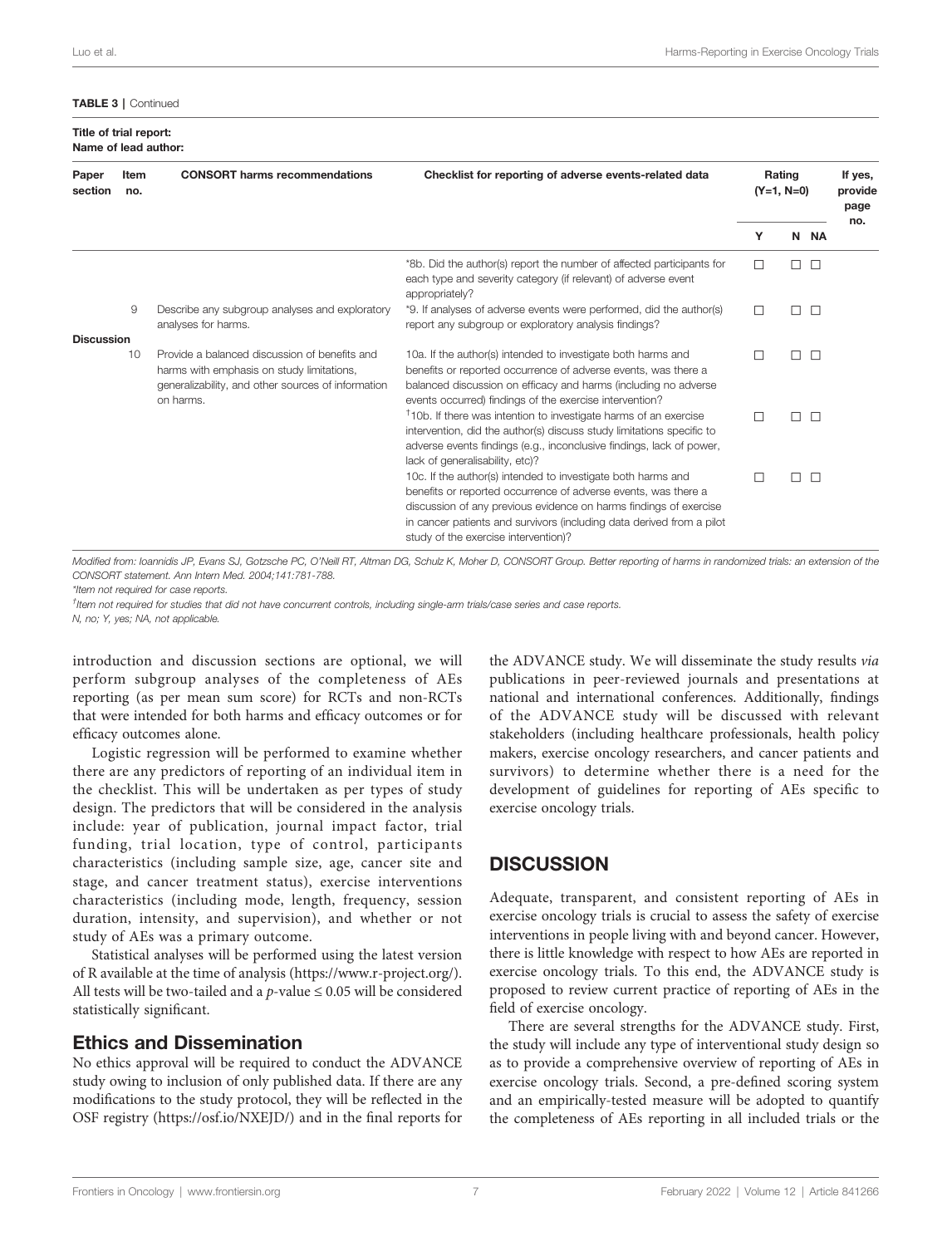<span id="page-8-0"></span>relative importance attached to reporting of AEs results in the included reports for RCTs. Third, various analyses will be performed to identify any trial-related parameters associated with suboptimal reporting of AEs in order to formulate suggestions for how to improve AEs reporting in future exercise oncology trials. Lastly, studies will be identified through rigorous searches in multiple broad disciplinary (i.e., Embase, PubMed, Web of Science Core Collection, and Google Scholar) and subject-specific (i.e., SPORTDiscus and CINAHL Plus) databases. The combination of these databases has been shown to provide adequate and efficient results for reviews on the topics of allied health [\(41](#page-9-0)). A limitation of the ADVANCE study is that only full-text trial reports written in English and published in peer-reviewed journals will be included. However, the evidence base derived from published trials in English would be sufficient to provide a comprehensive picture of current practice of reporting of AEs in exercise oncology trials.

In conclusion, the ADVANCE study will be able to improve our understanding of how AEs are reported and provide directions for future research efforts to standardise reporting of AEs in exercise oncology trials.

## **REFERENCES**

- 1. Schmitz KH, Campbell AM, Stuiver MM, Pinto BM, Schwartz AL, Morris GS, et al. Exercise is Medicine in Oncology: Engaging Clinicians to Help Patients Move Through Cancer. CA Cancer J Clin (2019) 69:468–84. doi: [10.3322/](https://doi.org/10.3322/caac.21579) [caac.21579](https://doi.org/10.3322/caac.21579)
- 2. Hayes SC, Newton RU, Spence RR, Galvao DA. The Exercise and Sports Science Australia Position Statement: Exercise Medicine in Cancer Management. J Sci Med Sport (2019) 22:1175–99. doi: [10.1016/j.jsams.2019.05.003](https://doi.org/10.1016/j.jsams.2019.05.003)
- 3. Campbell KL, Winters-Stone KM, Wiskemann J, May AM, Schwartz AL, Courneya KS, et al. Exercise Guidelines for Cancer Survivors: Consensus Statement From International Multidisciplinary Roundtable. Med Sci Sports Exerc (2019) 51:2375–90. doi: [10.1249/MSS.0000000000002116](https://doi.org/10.1249/MSS.0000000000002116)
- 4. Invernizzi M, Kim J, Fusco N. Editorial: Quality of Life in Breast Cancer Patients and Survivors. Front Oncol (2020) 10:620574. doi: [10.3389/fonc.](https://doi.org/10.3389/fonc.2020.620574) [2020.620574](https://doi.org/10.3389/fonc.2020.620574)
- 5. Invernizzi M, de Sire A, Lippi L, Venetis K, Sajjadi E, Gimigliano F, et al. Impact of Rehabilitation on Breast Cancer Related Fatigue: A Pilot Study. Front Oncol (2020) 10:556718. doi: [10.3389/fonc.2020.556718](https://doi.org/10.3389/fonc.2020.556718)
- 6. Brahmbhatt P, Sabiston CM, Lopez C, Chang E, Goodman J, Jones J, et al. Feasibility of Prehabilitation Prior to Breast Cancer Surgery: A Mixed-Methods Study. Front Oncol (2020) 10:571091. doi: [10.3389/fonc.2020.571091](https://doi.org/10.3389/fonc.2020.571091)
- 7. Wang T, Zhang Y, Taaffe DR, Kim JS, Luo H, Yang L, et al. Protective Effects of Physical Activity in Colon Cancer and Underlying Mechanisms: A Review of Epidemiological and Biological Evidence. Crit Rev Oncol Hematol (2022) 103578. doi: [10.1016/j.critrevonc.2022.103578](https://doi.org/10.1016/j.critrevonc.2022.103578)
- 8. Nadler M, Bainbridge D, Tomasone J, Cheifetz O, Juergens RA, Sussman J. Oncology Care Provider Perspectives on Exercise Promotion in People With Cancer: An Examination of Knowledge, Practices, Barriers, and Facilitators. Support Care Cancer (2017) 25:2297–304. doi: [10.1007/s00520-017-3640-9](https://doi.org/10.1007/s00520-017-3640-9)
- 9. Tsiouris A, Ungar N, Haussmann A, Sieverding M, Steindorf K, Wiskemann J. Health Care Professionals' Perception of Contraindications for Physical Activity During Cancer Treatment. Front Oncol (2018) 8:98. doi: [10.3389/](https://doi.org/10.3389/fonc.2018.00098) [fonc.2018.00098](https://doi.org/10.3389/fonc.2018.00098)
- 10. Klepin HD, Mohile SG, Mihalko S. Exercise for Older Cancer Patients: Feasible and Helpful? Interdiscip Top Gerontol (2013) 38:146–57. doi: [10.1159/000343597](https://doi.org/10.1159/000343597)
- 11. Heywood R, McCarthy AL, Skinner TL. Safety and Feasibility of Exercise Interventions in Patients With Advanced Cancer: A Systematic Review. Support Care Cancer (2017) 25:3031–50. doi: [10.1007/s00520-017-3827-0](https://doi.org/10.1007/s00520-017-3827-0)

## DATA AVAILABILITY STATEMENT

The original contributions presented in the study are included in the article/Supplementary Material. Further inquiries can be directed to the corresponding author.

## AUTHOR CONTRIBUTIONS

HL and OS conceptualized and designed the study, and developed the first draft of the manuscript. DG, RN, and DT conceptualized and designed the study, and critically revised the manuscript. All authors read and approved the final version of the manuscript.

## SUPPLEMENTARY MATERIAL

The Supplementary Material for this article can be found online at: [https://www.frontiersin.org/articles/10.3389/fonc.2022.841266/](https://www.frontiersin.org/articles/10.3389/fonc.2022.841266/full#supplementary-material) [full#supplementary-material](https://www.frontiersin.org/articles/10.3389/fonc.2022.841266/full#supplementary-material)

- 12. Morales JS, Valenzuela PL, Rincon-Castanedo C, Takken T, Fiuza-Luces C, Santos-Lozano A, et al. Exercise Training in Childhood Cancer: A Systematic Review and Meta-Analysis of Randomized Controlled Trials. Cancer Treat Rev (2018) 70:154–67. doi: [10.1016/j.ctrv.2018.08.012](https://doi.org/10.1016/j.ctrv.2018.08.012)
- 13. Singh B, Spence RR, Steele ML, Sandler CX, Peake JM, Hayes SC. A Systematic Review and Meta-Analysis of the Safety, Feasibility, and Effect of Exercise in Women With Stage II+ Breast Cancer. Arch Phys Med Rehabil (2018) 99:2621–36. doi: [10.1016/j.apmr.2018.03.026](https://doi.org/10.1016/j.apmr.2018.03.026)
- 14. Singh B, Hayes SC, Spence RR, Steele ML, Millet GY, Gergele L. Exercise and Colorectal Cancer: A Systematic Review and Meta-Analysis of Exercise Safety, Feasibility and Effectiveness. Int J Behav Nutr Phys Act (2020) 17:122. doi: [10.1186/s12966-020-01021-7](https://doi.org/10.1186/s12966-020-01021-7)
- 15. Singh B, Spence R, Steele ML, Hayes S, Toohey K. Exercise for Individuals With Lung Cancer: A Systematic Review and Meta-Analysis of Adverse Events, Feasibility, and Effectiveness. Semin Oncol Nurs (2020) 36:151076. doi: [10.1016/j.soncn.2020.151076](https://doi.org/10.1016/j.soncn.2020.151076)
- 16. Cave J, Paschalis A, Huang CY, West M, Copson E, Jack S, et al. A Systematic Review of the Safety and Efficacy of Aerobic Exercise During Cytotoxic Chemotherapy Treatment. Support Care Cancer (2018) 26:3337–51. doi: [10.1007/s00520-018-4295-x](https://doi.org/10.1007/s00520-018-4295-x)
- 17. Ioannidis JP, Evans SJ, Gotzsche PC, O'Neill RT, Altman DG, Schulz K, et al. Better Reporting of Harms in Randomized Trials: An Extension of the CONSORT Statement. Ann Intern Med (2004) 141:781–8. doi: [10.7326/](https://doi.org/10.7326/0003-4819-141-10-200411160-00009) [0003-4819-141-10-200411160-00009](https://doi.org/10.7326/0003-4819-141-10-200411160-00009)
- 18. Ioannidis JP. Adverse Events in Randomized Trials: Neglected, Restricted, Distorted, and Silenced. Arch Intern Med (2009) 169:1737–9. doi: [10.1001/](https://doi.org/10.1001/archinternmed.2009.313) [archinternmed.2009.313](https://doi.org/10.1001/archinternmed.2009.313)
- 19. Wayne PM, Berkowitz DL, Litrownik DE, Buring JE, Yeh GY. What do We Really Know About the Safety of Tai Chi?: A Systematic Review of Adverse Event Reports in Randomized Trials. Arch Phys Med Rehabil (2014) 95:2470– 83. doi: [10.1016/j.apmr.2014.05.005](https://doi.org/10.1016/j.apmr.2014.05.005)
- 20. Jones LW. Evidence-Based Risk Assessment and Recommendations for Physical Activity Clearance: Cancer. Appl Physiol Nutr Metab (2011) 36 Suppl 1:S101–112. doi: [10.1139/h11-043](https://doi.org/10.1139/h11-043)
- 21. Tricco AC, Lillie E, Zarin W, O'Brien KK, Colquhoun H, Levac D, et al. PRISMA Extension for Scoping Reviews (PRISMA-ScR): Checklist and Explanation. Ann Intern Med (2018) 169:467–73. doi: [10.7326/M18-0850](https://doi.org/10.7326/M18-0850)
- 22. Moher D, Shamseer L, Clarke M, Ghersi D, Liberati A, Petticrew M, et al. Preferred Reporting Items for Systematic Review and Meta-Analysis Protocols (PRISMA-P) 2015 Statement. Syst Rev (2015) 4:1. doi: [10.1186/2046-4053-4-1](https://doi.org/10.1186/2046-4053-4-1)